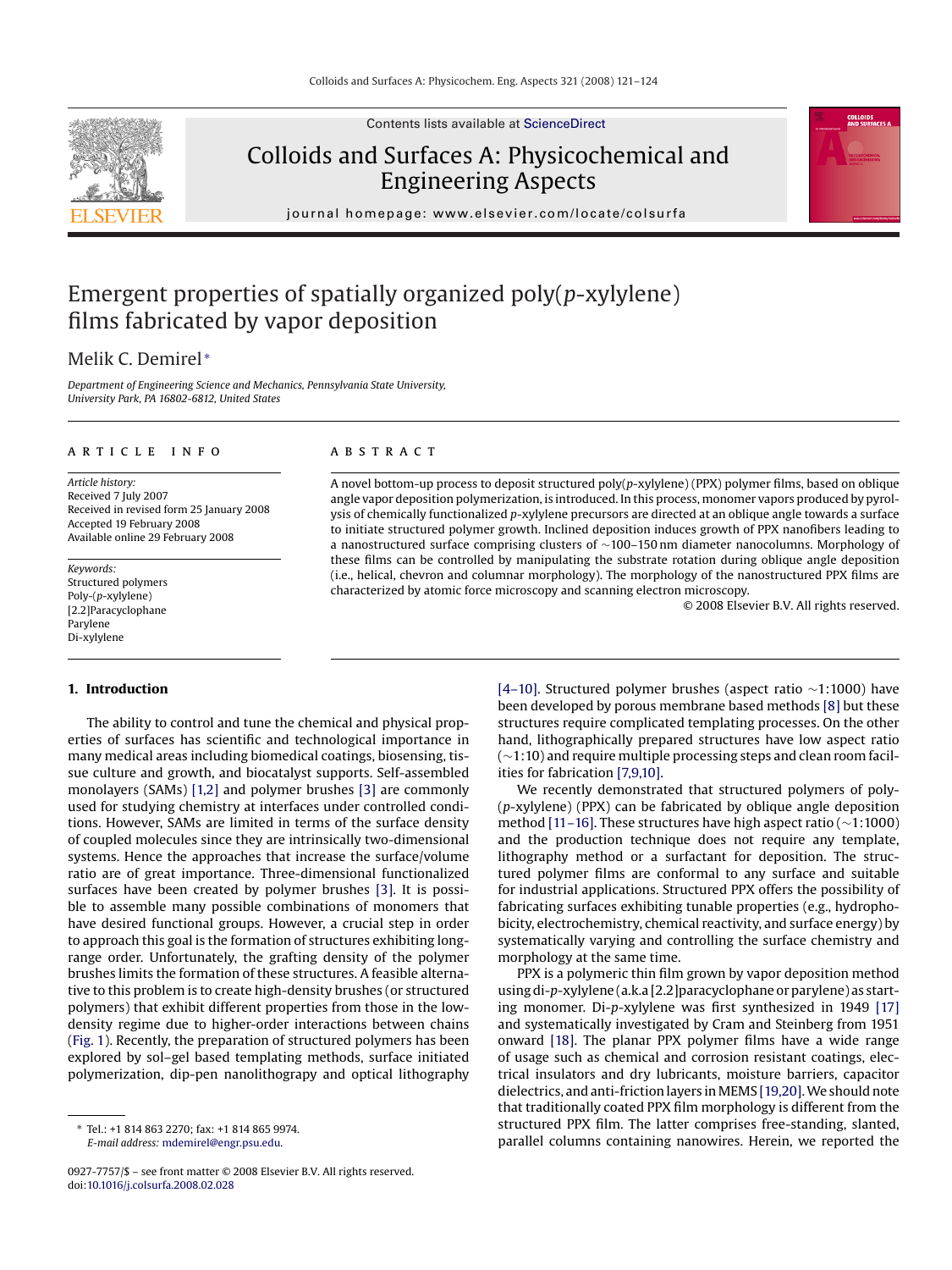<span id="page-1-0"></span>

**Fig. 1.** Three ways of studying, controlling and tuning surfaces are self assembled monolayers, polymer brushes and structured polymers.

control of morphology of structured PPX deposition and provided recent results related to deposition of these films. We discussed the advantages of depositing structured PPX films, such as the dielectric and hydrophobic properties.

tact angles are measured by applying a video microscope interfaced to a computer (FTA-1000) to capture drop images.

#### **2. Experimental methods**

PPX-Cl planar and nanostructured films are prepared from dichloro-[2.2]paracyclophane (a.k.a. dichloro-di-*p*-xylylene or Parylene Type C; Lot #060514; Parylene Distribution Services Inc.) on native oxide Si wafers using the procedure and instrument described previously [\[11–16\]. C](#page-3-0)ross sectional images are completed by a scanning electron microscope (JEOL 6700F FE-SEM) images. The samples are prepared by depositing polymer films on silicon substrates and then by cleaving the thin films in liquid nitrogen. The surface analysis is completed by an atomic force microscope (Nanoscope E, Veeco) using silicon-nitride cantilevers in contact mode. The surface area of a structured PPX film is measured using BET (after Brunauer, Emmett and Teller) method by a SA 3100 Surface Area and Pore Size Analyzer (Beckman Coulter, Inc.). Fifty milligrams of PPX-Cl film is analyzed under nitrogen gas. Static con-

### **3. Results and discussions**

Metallic and ceramic structured films using oblique angle physical vapor deposition (PVD) method were first grown in 1959 [\[13\]](#page-3-0) but, for the first time, structured polymers have been recently deposited by our group using oblique angle vapor deposition polymerization (VDP) [\[11–16\].](#page-3-0) VDP starts with a monomer (i.e., xylylene) or a dimer (i.e., paracyclophane), and the monomers are converted to a polymer (poly(*p*-xylylene), PPX) during the growth process by radical polymerization. PVD is different from VDP because the reactive monomer, in VDP, has to search the end of the polymer chain after it is condensed on the surface. For oblique angle VDP deposition, the substrate is tilted with respect to the incident vapor flux, thereby exciting a self-shadowing [\[21\]](#page-3-0) and nucleation [\[22,23\]](#page-3-0) processes. Di-chloro-paracyclophane is placed in an evacuated chamber and converted to a reactive vapor of monomers by pyrolysis that forms the PPX-Cl film (Fig. 2A). The deposition rate and the deposition pressure are controlled by the



Fig. 2. (A) Structured polymer film coated on a 12-well plate (white-disk) is shown. (B) A computer controlled stepper motor and nozzle assembly are developed to deposit structured PPX. (C) Top-surface AFM image of the same film showing nano-columns approximately 150 nm in diameter (color scale shows the height). (D) A schematic of oblique angle deposition process is shown.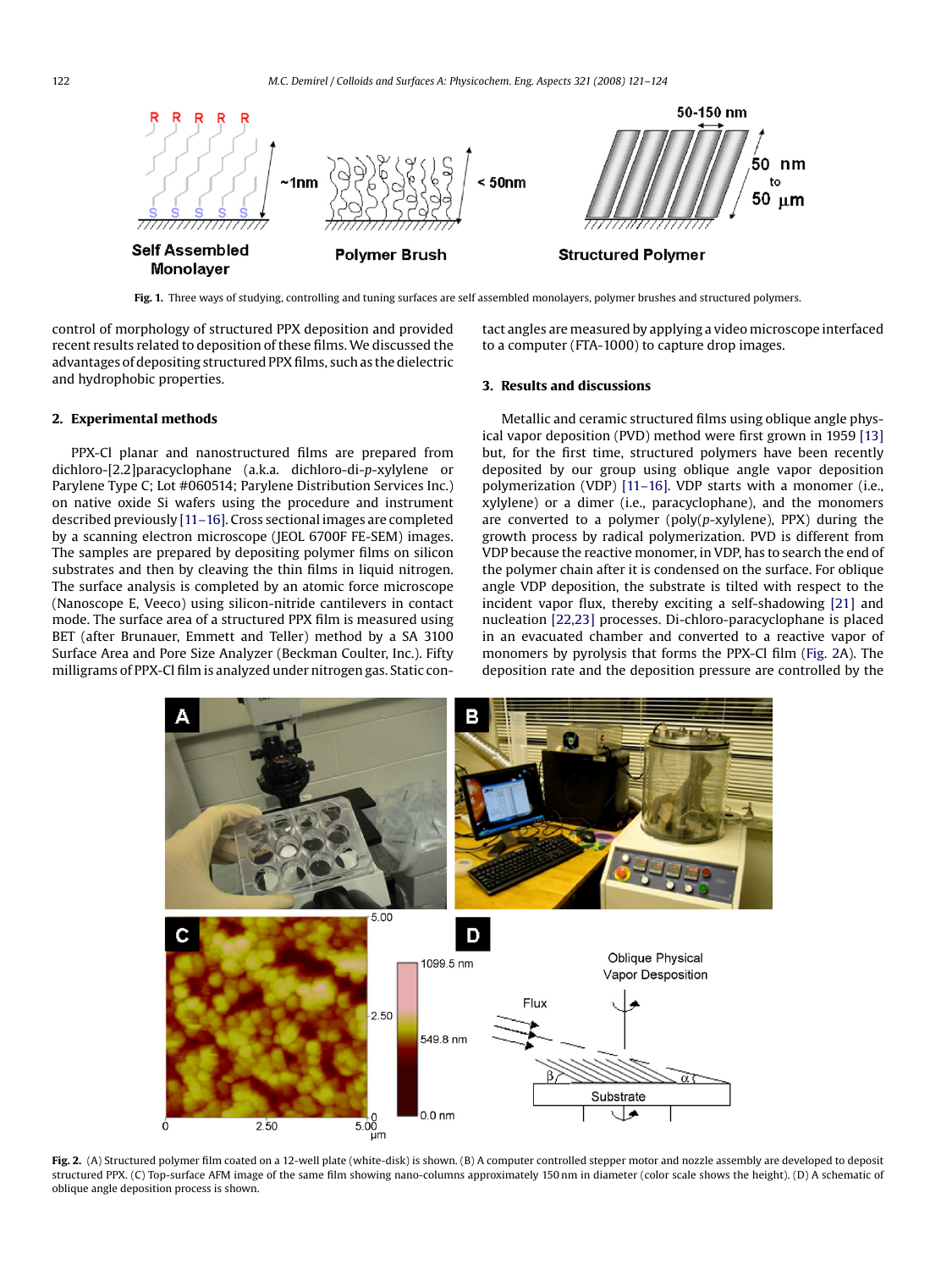<span id="page-2-0"></span>

Fig. 3. Cross sectional SEM micrographs of columnar (A) columnar, (B) helical, (C) chevron and (D) planar PPX films. Planar PPX films do not possess nanostructured morphology. Scale bar for all micrographs are 20  $\mu$ m.

evaporation temperature (150–175 ◦C) of the dimer and the pyrolysis temperature (600–690 °C). 0.3 g of the dimer is inserted into the vaporizer for each deposition, and the vapor pressure is maintained at approximately ∼10 Torr. The deposition process takes 10 min after the required vacuum level has been achieved. [Fig. 2A](#page-1-0) shows a structured polymer film coated on a 12-well plate (white-disk). [Fig. 2B](#page-1-0) shows a computer controlled stepper motor and nozzle assembly of the oblique angle VDP system. [Fig. 2C](#page-1-0) shows a topsurface atomic force microscopy image of a structured PPX film deposited for 10 min on a silicon substrate. A description of oblique angle deposition process is shown in [Fig. 2D](#page-1-0). The incident vapor flux is directed, on average, at an angle  $\alpha$  (=10°) to the substrate plane.

Morphology control can be achieved by manipulating the substrate rotation during oblique angle deposition. It is possible to vary the two fundamental axes of rotation (i.e., normal to the substrate and parallel to the substrate) either separately or concurrently in order to obtain a wide variety of morphologies. Cross sectional scanning electron microscopy (SEM) is used to compare the nanostructured PPX films with a planar PPX film (which are conventionally deposited [\[24\]](#page-3-0) and do not possess nanostructured morphology). Fig. 3 shows SEM cross sectional micrographs of columnar, helical, chevron and planar PPX films. Computerized con-



Fig. 4. Two-layer deposition of PPX-Cl film is shown: (A) cross section SEM micrograph of a composite planar-structured polymer film (scale bar 2 µm), (B) Schematic of the two-layer deposition.